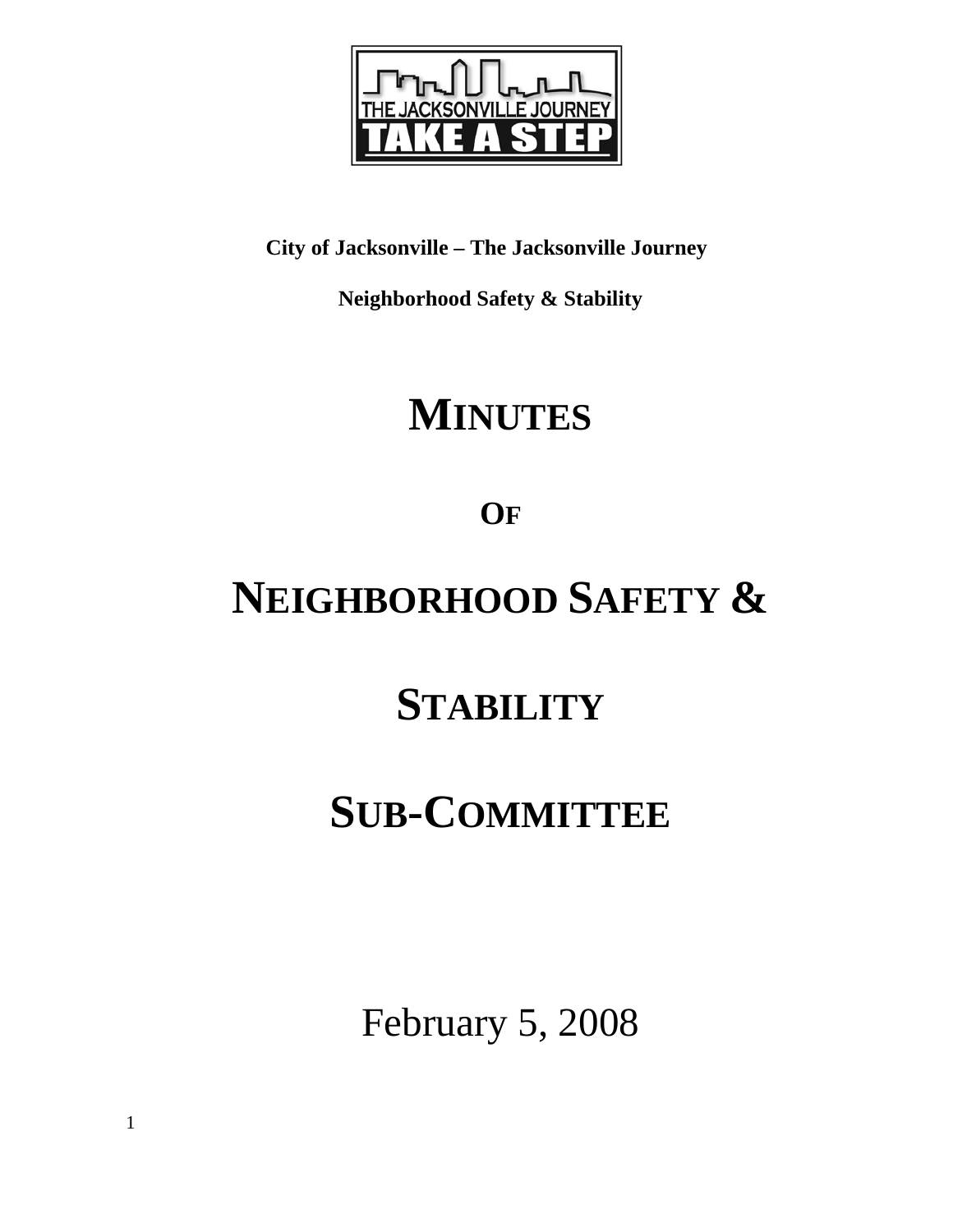## **The Jacksonville Journey – Neighborhood Safety & Stability**

## **Sub-Committee**

### **February 5, 2008**

## **4:00 p.m.**

**PROCEEDINGS before the Jacksonville Journey – Neighborhood Safety & Stability Sub-Committee taken on Tuesday, February 5, 2008, Edward Ball Building, 8th Floor – 214 N. Hogan Street, Jacksonville, Duval County, Florida commencing at approximately 4:00 p.m.** 

**Neighborhood Safety & Stability Committee** 

**Tony Boselli, Chair Oliver Barakat, Member John Clark, Member Charlie Commander, Member Ronnie Ferguson, Member Joni Foster, Member Mark Griffin, Member Tripp Gulliford, Member Alberta Hipps, Member Suzanne Jenkins, Member Curtis Johnson, Member A.L. Kelly, Member Diane Kerr, Member Charles Griggs, Member Lisa Moore, Member Devin Reed, Member Jim Robinson, Member Toney Sleiman, Member Eric Smith, Member Eddie Staton, Member**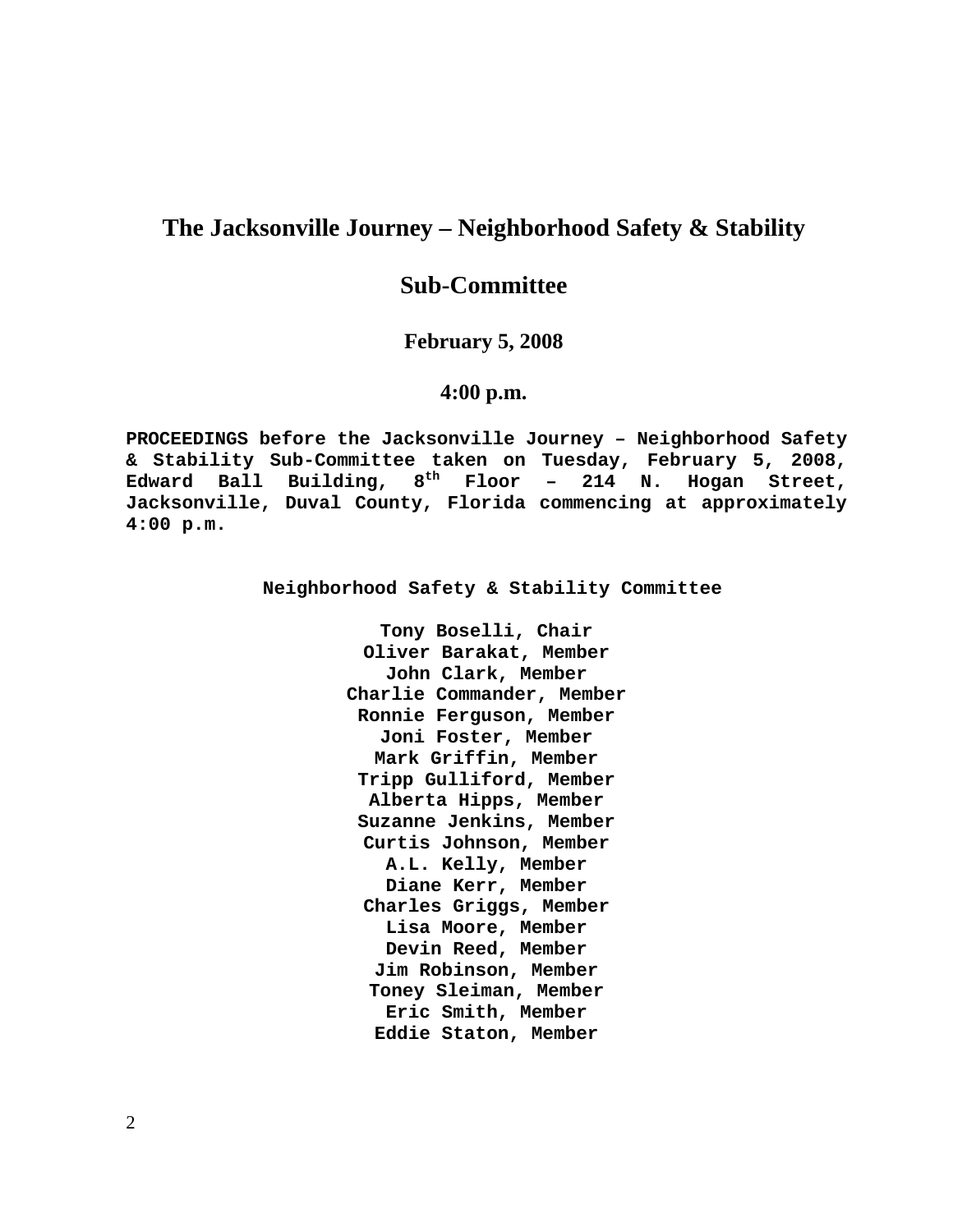## **APPEARANCES**

### **COMMITTEE CHAIRS & MEMBERS:**

TONY BOSELLI, Chair CHARLIE COMMANDER, Member RONNIE FERGUSON, Member JONI FOSTER, Member MARK GRIFFIN, Member CHARLES GRIGGS, Member TRIPP GULLIFORD, Member ALBERTA HIPPS, Member SUZANNE JENKINS, Member CURTIS JOHNSON, Member A.L. KELLY, Member DIANE KERR, Member DEVIN REED, Member JIM ROBINSON, Member TONEY SLEIMAN, Member ERIC SMITH, Member

#### **ABSENT MEMBERS:**

OLIVER BARAKAT, Member JOHN CLARK, Member LISA MOORE, Member EDDIE STATON, Member

#### **STAFF:**

KERRI STEWART CHAD POPPELL JENNIFER SAVAGE

### **OTHERS PRESENT:**

Marguerite Johnson Hester Clark, Jax Journey Public Relations W. Earl Kitchings Kelley Boree, COJ Marilyn Fenton-Harmer, COJ Leighanne Grove Tammy Colandrea Jennifer Holbrook Mack Bissette David Williams Kristen Beach, COJ Shorty Robbins, COJ Matt Galnor, T-U Angela Leatherbury Kristie Allen Roslyn Phillips, COJ Carolyn Williams, Library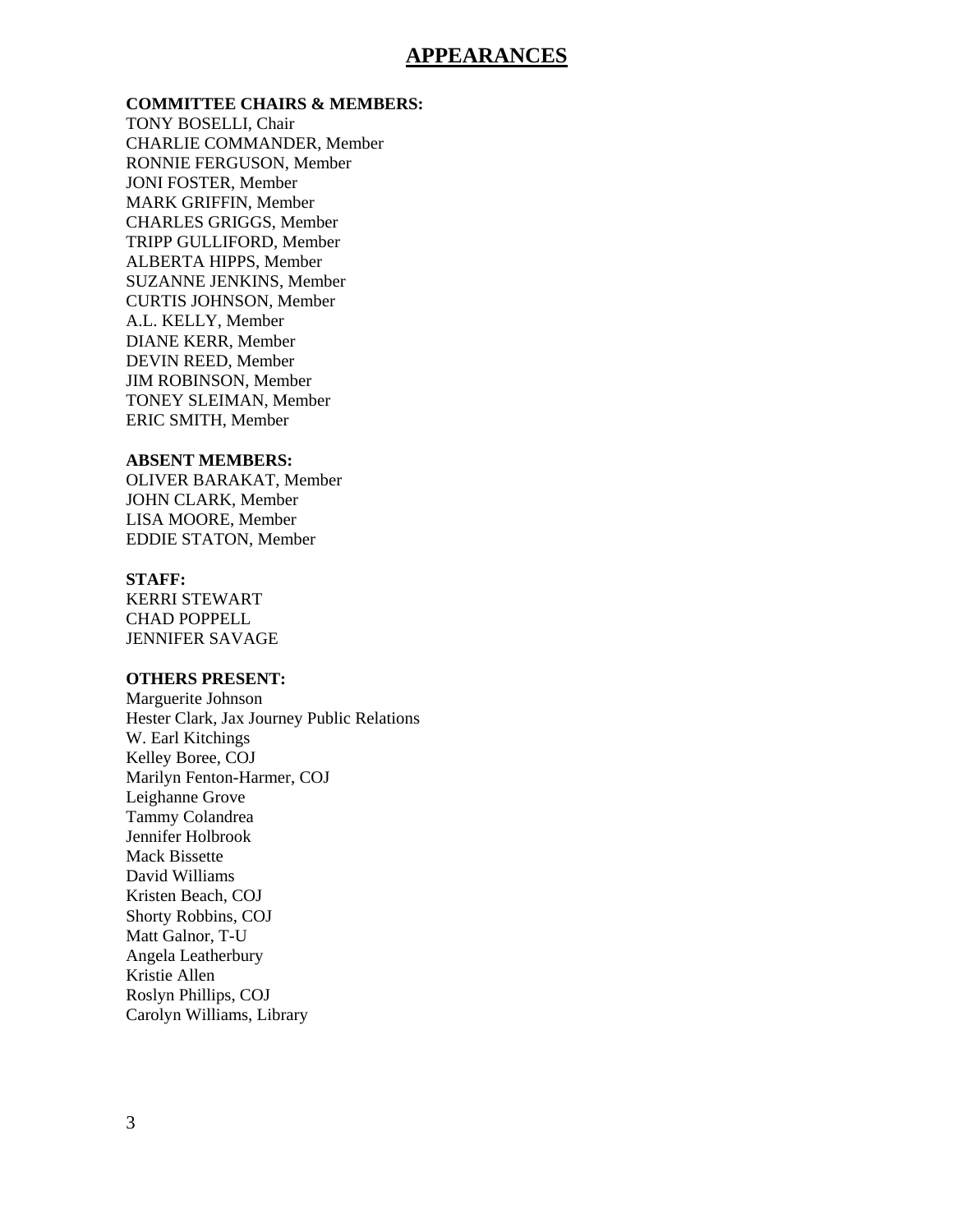#### **PROCEEDINGS**

February 5, 2008

Neighborhood Safety & Stability Chair/Committee 4:00 p.m. **Call to Order and Comments.** Chair Boselli called the meeting to order at approximately 4:06 p.m.

**Purpose of Meeting.** Discuss the Mayor's crime initiative – The Jacksonville Journey – Take a Step – Neighborhood Safety & Stability Sub-Committee.

Chairman Boselli welcomed the group and recapped the Rev. Rivers events, stating the overall sentiment that he got from Rev. Rivers was the importance of getting the faith community to take ownership of violent crime. Then Chairman Boselli introduced Kelley Boree of the City's Parks Department to participate in a Q&A with committee members on the spreadsheet of Jacksonville's community centers (available on coj.net). The Q&A session started with determining how many centers are staffed and have programs that target young people. Committee member Mark Griffin stated that efforts should focus on offering activities, and also at recruiting participants and providing transportation. Chairman Boselli agreed and said that maybe the committee should target k-6, an age group that is not as hard to recruit. He also said that one problem with city programs is that the staff are facilitators, not leaders. Some key items that came up in the Q&A: centers with programming must have one adult per 20 children, the entire budget for staffing and operating all city community centers is \$5 million, the centers fully rely on staff and not neighborhood

4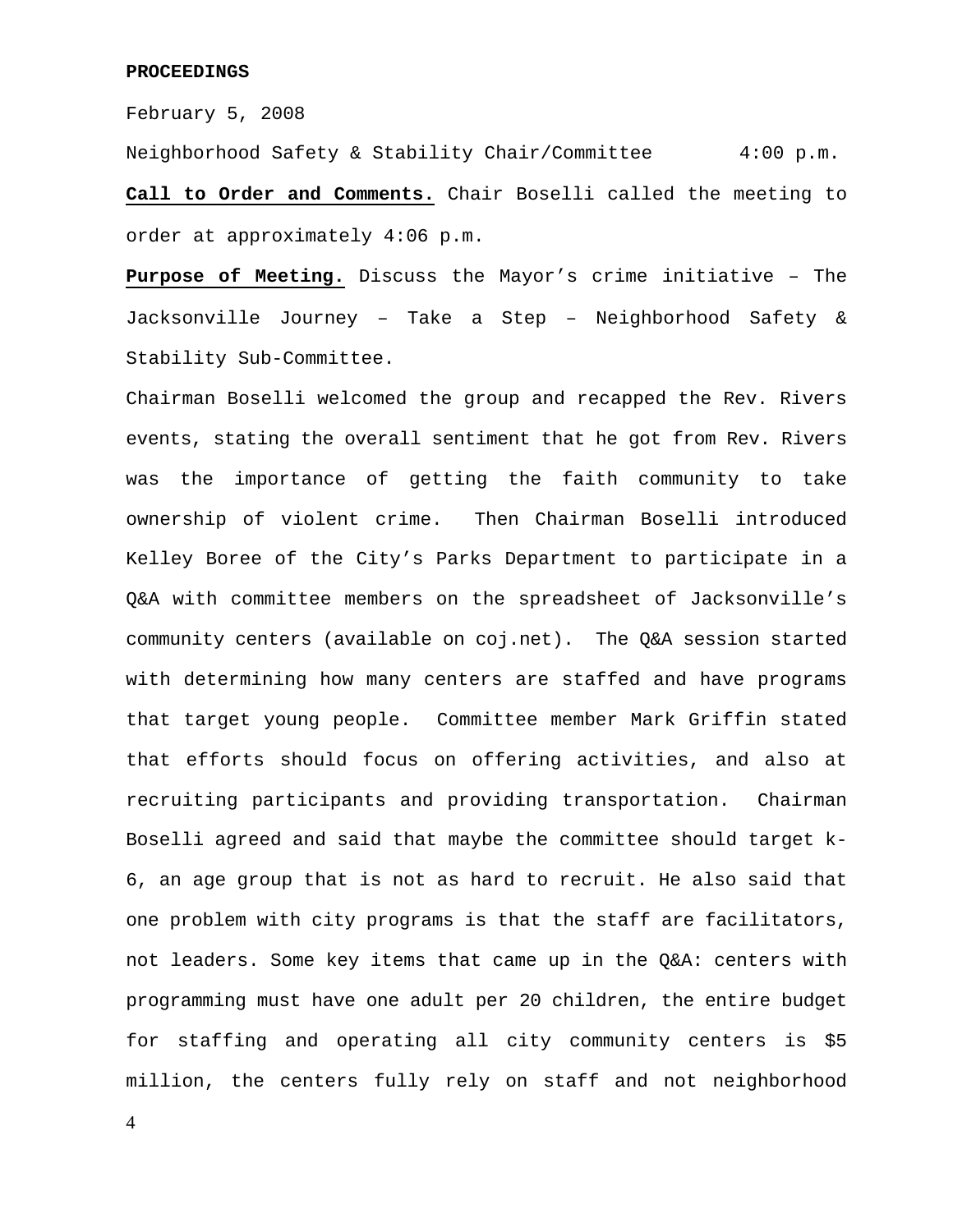5 volunteers, and they are not able to track success of programs unless the programs are funded by the Jacksonville Children's Commission. Chairman Boselli asked Ms. Boree her plan for community centers moving forward to which she replied that she would like to put out an RFP for partnerships to provide full day programming at current un-staffed centers and, at currently staffed centers, to put out an RFP for outsourcing homework assistance and related activities to private partners and possibly extending hours to midnight or later and having a "drop in" program. Ms. Boree stated that this is based on a successful model in El Paso. Committee member Suzanne Jenkins said to also look at what area schools are doing to so as to avoid duplication in services. Committee member Joni Foster voiced concerns over running centers effectively with current budget and Ms. Boree responded that it may be best to instead go to the experts in this field and allow them to run activities. For a point of reference, Chairman Boselli said it costs \$135,000 to operate his program at Simonds-Johnson and that funds the operating budget and two fulltime employees and reaches 30 children at a time. Committee member Ronnie Ferguson suggested devising criteria that programs must offer such as homework assistance, constructive recreation, serve as a safe haven and serve snacks. Chairman Boselli added that the program must be structured and disciplined to avoid community centers becoming places where kids can run amok. Committee member Curtis Johnson stated that developers should fund programs in neighborhoods in which they are building. Ms. Boree stated that she requests money from developers but that there is no way for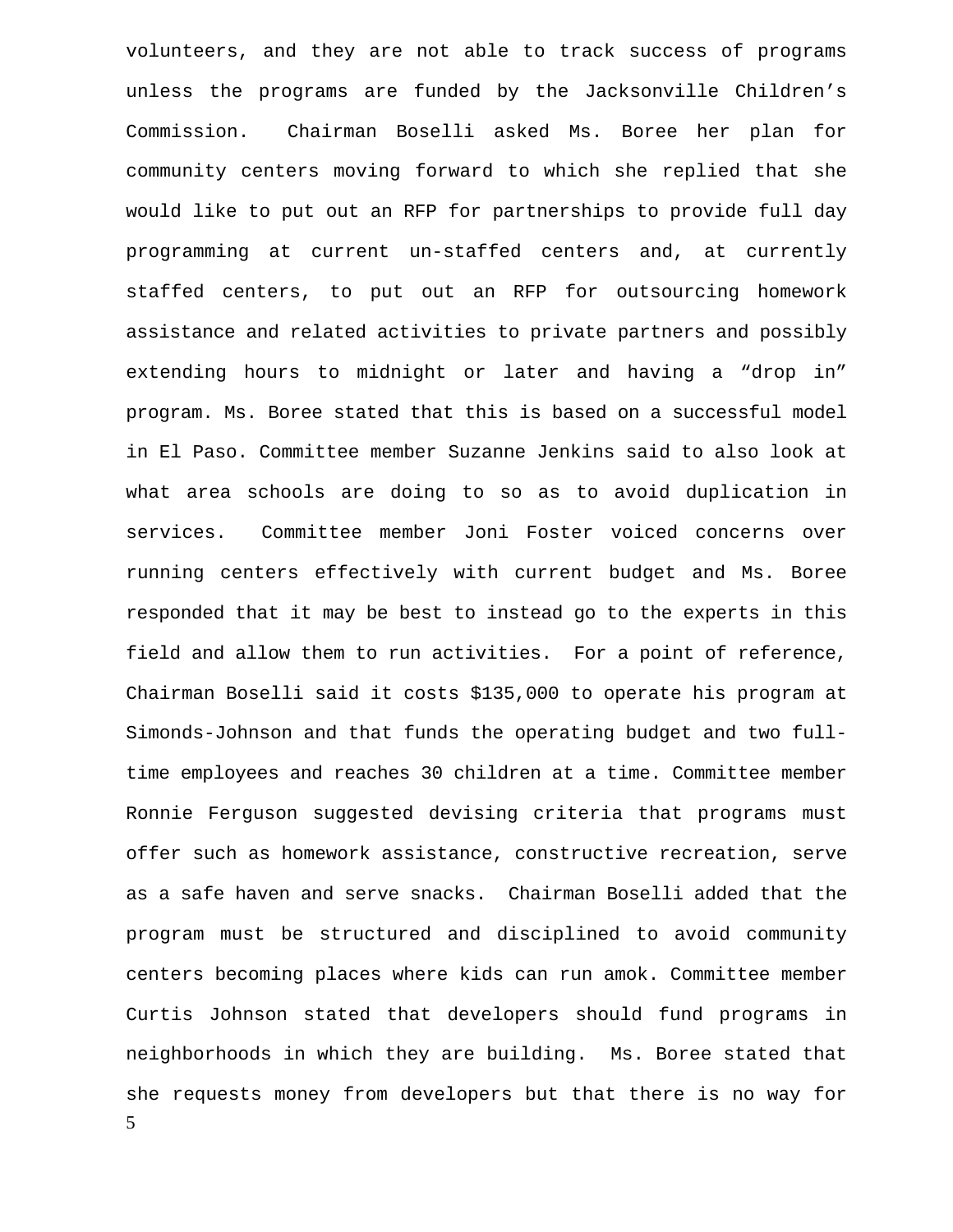6 her to make them contribute. Committee member Suzanne Jenkins noted that she has requested money from developers when they apply for a re-zoning and it has worked in the past. City Council member Art Graham spoke and said that there needs to be concurrency with developers to provide for parks and that the program must be standardized, and that this something he is working on as a member of the Parks Advisory Task Force. He also said that the library has a program called Tutor.com that makes it not necessary to have a staff person on site for homework assistance. Committee member Diane Kerr said that recreation programs should be offered to get kids in the door, and then they can be reached with educational programs. Chairman Boselli agreed but said it's important to focus on strategies that will help young people in long term, like education and character development. Committee member Suzanne Jenkins recommended adopting a model similar to PTA where there is a "cafeteria" plan of activities for each community to choose from when creating their center. Committee member Charles Griggs added that the center must be a source of pride for young people, a place with which they want to be associated. Chairman Boselli asked Ms. Boree to bullet her recommendations for the community centers and send them to Staff Liaison Kerri Stewart. Suzanne Jenkins asked that the senior centers be removed from the map, and then have the community centers superimposed over the crime weather map. Chairman Boselli then motioned to approve the minutes from the Jan. 29 meeting, which was seconded and approved. Committee member Mark Griffin spoke on behalf of area pastors and said they